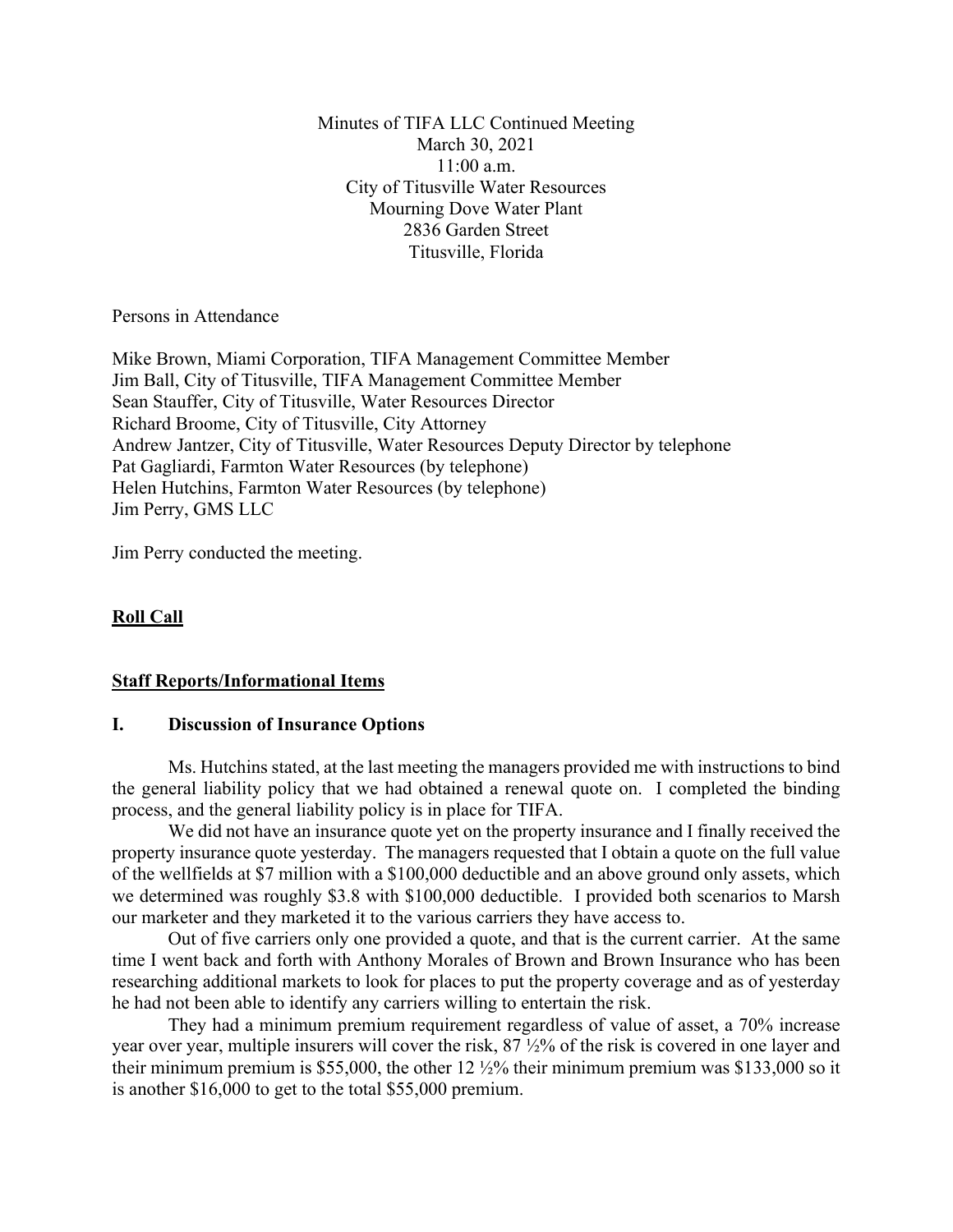We can elect to self-insure the property risk and discontinue the property policy and the managers would direct staff to calculate an appropriate self-insurance reserve and fund the reserve. Our current level of reserves for the entity is \$300,000 with the property insurance in place and that number was arrived at with the assumption that it was the cost to replace one well should it go down. I do not know what the process would be for the city to agree to that scenario. The other scenario would be to go ahead with the property policy, agree to pay the premium and if we do that we are over budget and would require a budget amendment to be done. Based on the calculation that I did it would increase the water rate from \$1.11 per thousand gallons to \$1.13 per thousand gallons. Either situation will require action by the board followed by an action most likely of city counsel and a concurrence by Farmton Water.

The managers and staff discussed the steps needed to self-insure, the amount of reserves to be able to do that along with the process of amending the management agreement that is in place and with the existing policy lapsing in a few days the members took the following action.

Member Brown moved to authorize staff to bind the property insurance policy for the increased premium of \$72,260 and begin work on self-insurance immediately thereafter. Member Ball concurred and the motion passed.

The managers and staff discussed doing a mid-year budget amendment and water rate amendment if required and to bring a funding solution of that budget amendment to the July meeting.

### **Other Business**

## **Public Comment**

#### **Next Scheduled Meeting**

The next meeting will be held April 22, 2021 at 11:00 a.m.

#### **Open Items**

# **Adjournment**